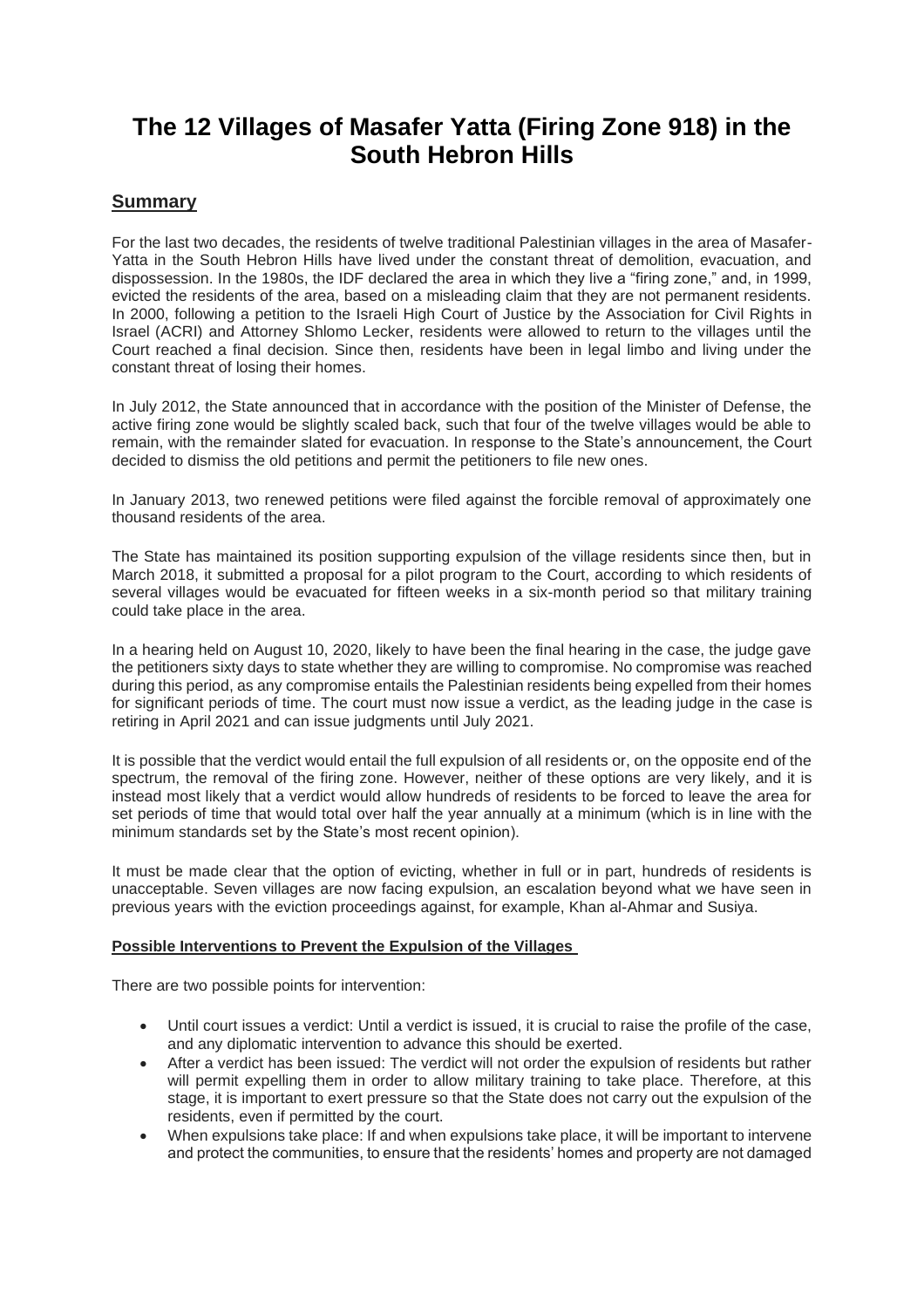by the military training, and to ensure that residents are able to return to their homes following the completion of the training.

Further, it is important to note that this case will have far-reaching implications for other villages in firing zones in other parts of the West Bank and so the precedent set in this case is relevant to broader struggles for Palestinian communities living in areas that have been declared firing zones.

Even if the Court abolishes the Firing Zone and the threat of Court-ordered expulsion is no longer relevant, there are, as of April 2020, 455 demolition orders for structures in Firing Zone 918 (which constitutes the vast majority of structures in the Firing Zone). Requests for building permits are systematically denied and planning proposals hang in limbo for years, meaning that residents have no way to build legally. Thus, even if legal expulsion, which is what this document focuses on, is avoided, *de facto* expulsion via home demolitions remains a serious issue in need of addressing.

## **Background – Firing Zone 918**

The area designated by the IDF as "Firing Zone 918" is located in the South Hebron Hills near the town of Yatta. Spread over 30,000 dunams, it includes twelve Palestinian villages: Jinba, Al-Mirkez, Al-Halaweh, Halat a-Dab'a, Al-Fakheit, A-Tabban, Al-Majaz, A-Sfai Megheir Al-Abeid, Al-Mufaqara, A-Tuba, and Sarura. Research conducted by the human rights organization B'Tselem, in cooperation with ACRI, shows that today there are approx. 1,300 people living in the area.

Palestinians began living year round in the area in the early 19th century, settling on land that had been long used for grazing by residents of Yatta. Pushed by the favorable climate in the area and the draw of cheaper land, poorer families from the city started moving to the area, subsisting through farming and shepherding. Initially, most families lived in the area seasonally and, as time progressed, their residence in Masafer Yatta gradually became more and more year round.

As families moved into the area, they renovated or dug new caves and have now lived, often in the very same familial cave, in Masafer Yatta for many generations. The residents of the villages continue to maintain a traditional lifestyle to this day, living in or beside caves and relying on farming and husbandry of sheep and goats for their livelihood.

The area was turned into Firing Zone 918 in stages. In June of 1980, the northwestern part of the area was declared a military training area, followed by the southeastern part of the area in November of 1982. In 1993, the two areas were joined and officially became known as Firing Zone 918.

In August and November 1999, the majority of inhabitants of the twelve villages were served with evacuation orders due to their "illegal dwelling in a fire zone". On November 16, 1999, the Israeli military forcibly removed over 700 residents. The IDF destroyed homes and cisterns and confiscated property. The villagers, dispossessed of their lands and their livelihoods, were left homeless. In 2000, the Court allowed the communities to return to their homes until a final decision was reached.

Even though the residents were allowed to return, they have lived under the threat of expulsion since then. Although eviction proceedings cannot advance until the Supreme Court case is resolved, because the villages are in Area C, they do not receive building permits and face regular home demolitions. Several petitions have been submitted over the years to defend different structures in the area, including humanitarian structures, such as toilets and water cisterns (which are often donated by EU Member States). Detailed plans for four of the villages (Jinba, Al-Mirkez, Al-Majaz, and A-Sfai) have been submitted and have not yet been decided. The current case on expulsions will also have implications for these cases.

In addition, although live fire is not used in the firing zone because the case is still pending, the area's status as a firing zone provides several additional challenges. Military training without live ammunition takes place in the area, [causing damage to land and property.](https://www.haaretz.co.il/news/politics/1.1916315) As part of standard training for the Nahal brigade in the area, soldiers drive in Armored Protected Carriers through Palestinian residents' wheat fields (see soldiers' testimonies on this [here](https://www.breakingthesilence.org.il/testimonies/database/9951) and [here\)](https://www.breakingthesilence.org.il/testimonies/database/128733). Soldiers also carry out raids and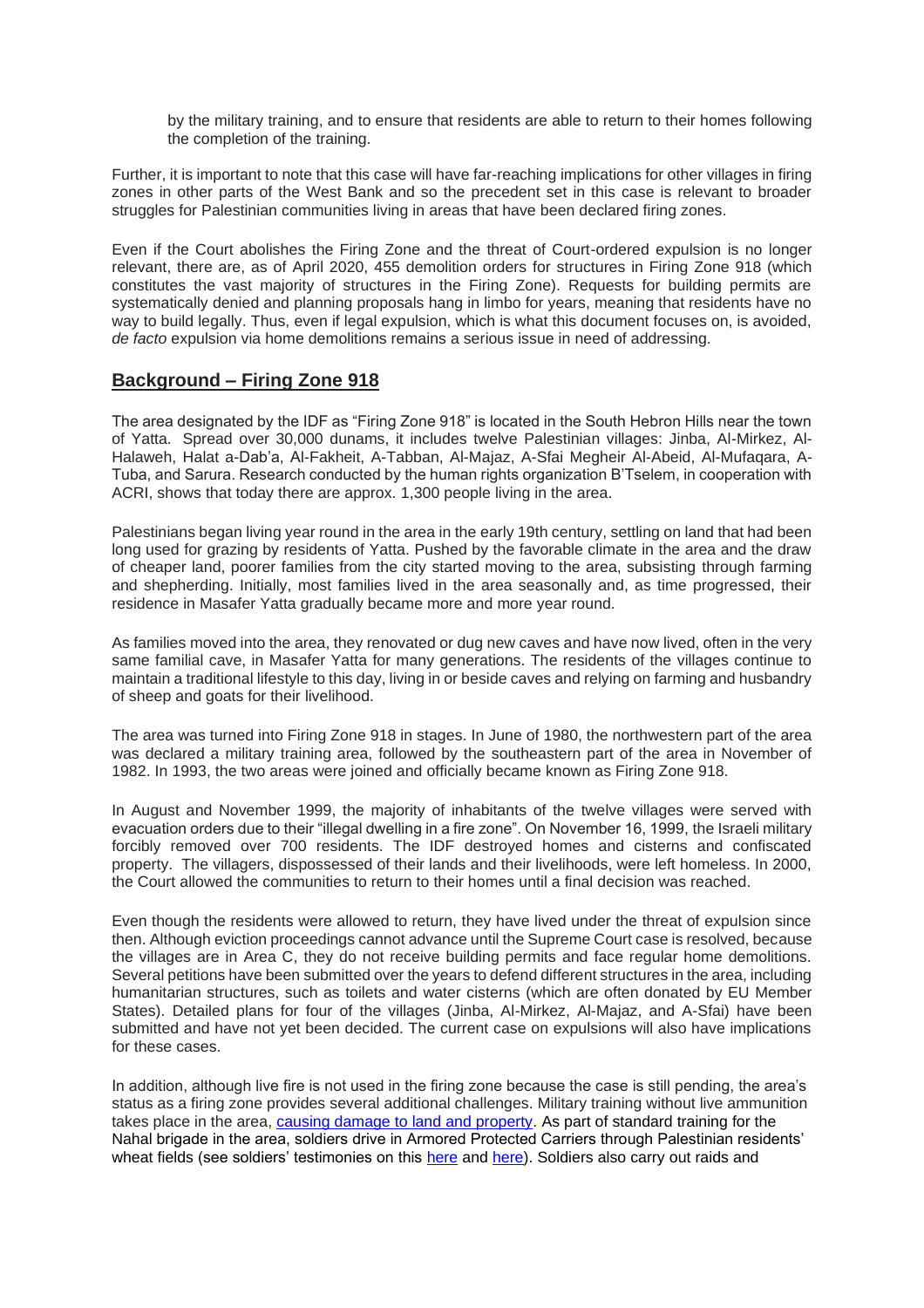searches on the villages (see [this soldier's testimony](https://www.breakingthesilence.org.il/testimonies/database/564026) and [this article from Haaretz\)](https://www.haaretz.com/.premium-in-the-line-of-fire-in-the-south-hebron-hills-1.5344132), and [blocking the](https://www.haaretz.com/middle-east-news/palestinians/.premium-life-in-villages-where-idf-ruined-the-access-roads-1.5729636)  [roads](https://www.haaretz.com/middle-east-news/palestinians/.premium-life-in-villages-where-idf-ruined-the-access-roads-1.5729636) in and out of the villages is also a standard practice.

In addition, the army prevents non-residents from entering the area, including those who provide essential services to the area. For example, the army has confiscated the [only vehicle of the](https://www.haaretz.com/israel-news/.premium-israel-confiscates-sole-vehicle-of-palestinian-medical-team-in-west-bank-firing-zone-1.8370157)  [Palestinian medical team that serves the area,](https://www.haaretz.com/israel-news/.premium-israel-confiscates-sole-vehicle-of-palestinian-medical-team-in-west-bank-firing-zone-1.8370157) [a car belonging to teachers](https://www.haaretz.co.il/magazine/twilightzone/.premium-1.2063797) who live elsewhere but teach in the area, and veterinary ambulances that provide medical care to livestock.

# **Central Legal Arguments**

A few central arguments are at the core of the Palestinian petitioners' case.

1. Using occupied territory for the occupier's own benefits is against international law and, therefore, the firing zone must be nullified.

Declarations 46 and 52 of the Hague Convention and Section 53 of the Geneva Treaty set clear guidelines for the use of public or private land of the protected population. In particular, Declaration 52 of the Hague Convention makes clear that the occupying power may only make use of occupied land when there is an urgent, direct, and temporary military need that necessitates the use of resources of the occupied territory. Private land cannot be used routinely or when the occupying power's military need is general or not directly related to the management or security of the occupied territory and its protected population.

The State itself claims that it needs the area for general military training, including basic training for the Nahal brigade and training for other units for activity in Lebanon-like terrain. Both of these reasons are counter to international law -- basic training is not a "temporary, direct, immediate need" and training in the West Bank for combat in Lebanon does not meet the criteria of use of the land for the management or security of the occupied territory itself. It therefore violates international law on both fronts. According to data from the Civil Administration, the majority of the land the firing zone seeks to use is either recognized (even according to the Civil Administration) private Palestinian land and survey land (meaning land whose status has not yet been decided).

The illegality of an occupying force using private land for general training in occupied territory is further detailed in opinions by [Professor Michael Bothe](https://law.acri.org.il/he/wp-content/uploads/2013/01/hit413expert3.pdf) and by Professors Eyal Benvenisti, David Kretzmer, [and Yuval Shany](https://www.breakingthesilence.org.il/inside/wp-content/uploads/2020/09/expert-opinion-zone-918-eng.pdf) and submitted to the Court by the Association for Civil Rights in Israel.

2. Forcible transfer of a protected population is prohibited under international law.

In the words of Professor Michael Bothe, "Forcible removal of persons from their homes (whether or not relocating them somewhere else) constitutes a 'forcible transfer' which is prohibited according to Art. 49 para. 1 of the IVth Convention and according to customary international law." This was also the position taken by the Chief Military Prosecutor, Colonel Meir Shamgar, who wrote in 1967 regarding the illegality of expelling Palestinians in order to create firing zones: "In our opinion, one should not evacuate a civilian population from the territories in order to create a training area for the Israeli army. This is both for political and humanitarian reasons and also for reasons bound up in the provisions of international law. Section 49 of the Convention for the Protection of Civilian Persons in Time of War, which Israel is party to, expressly forbids the forcible transfer of citizens in occupied territories, except for cases in which imperative military reasons require it. In our case, it is impossible to say that imperative military reasons require evacuation of territory so as to designate it as training fields. Therefore, forcible transfer of the population from these territories would be a violation of the terms of the aforementioned treaty."<sup>1</sup>

Lastly, and perhaps most nefariously, protocols, located by the organization Akevot, from a joint meeting on settlements between government officials and the World Zionist Organization demonstrate that the state not only knew that there were communities living in the area it declared a firing zone but the existence of Palestinian communities was the very reason for the declaration of the firing zone. That

<sup>&</sup>lt;sup>1</sup> The organization Akevot found this document in a state archive. It can be [viewed in Hebrew here.](https://www.akevot.org.il/article/firing-zone-918-case-1967-legal-opinion-presented-high-court/)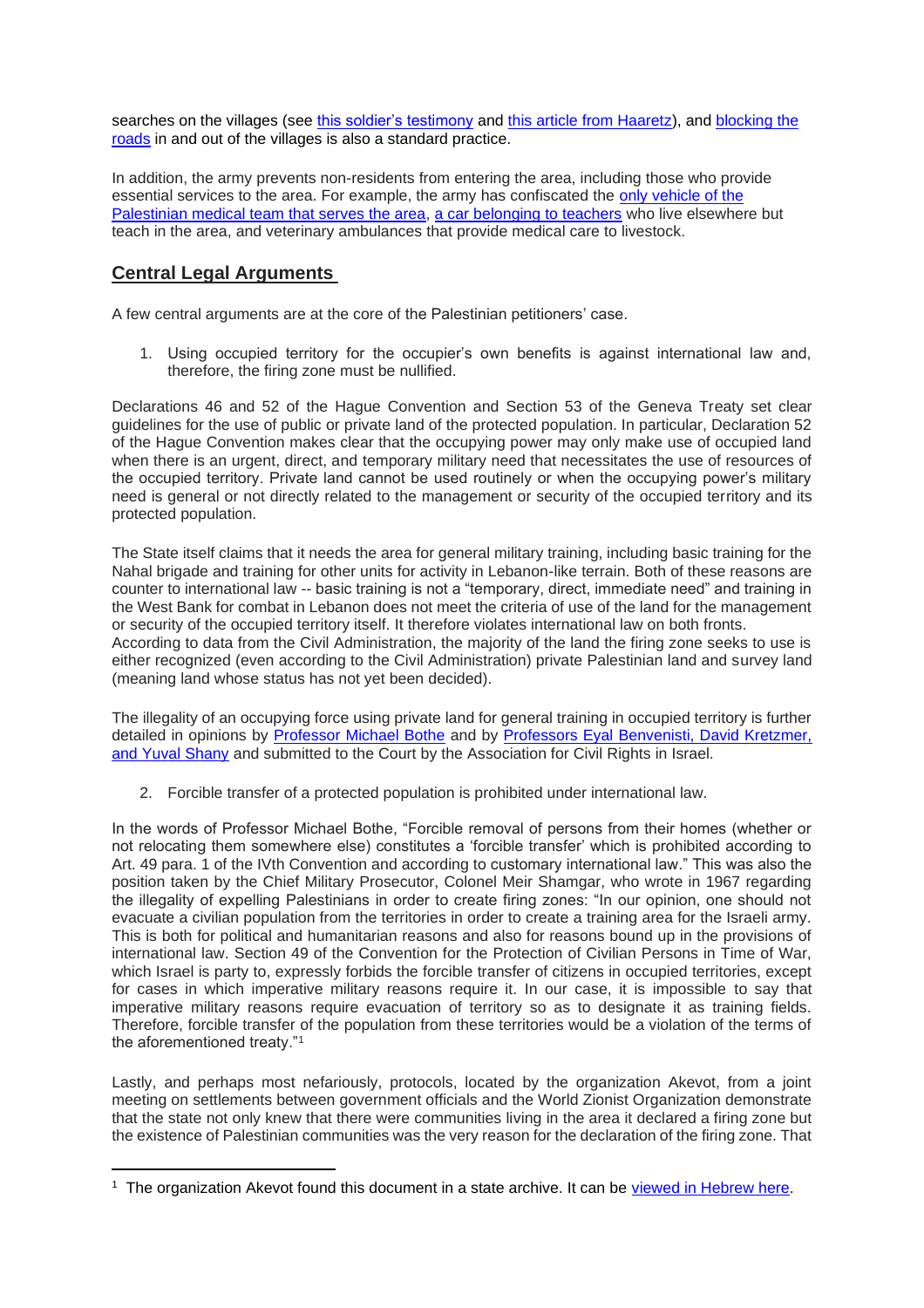is, the government chose the area of the firing zone in order infringe upon Palestinian land. Then-Minister of Agriculture Ariel Sharon, who chaired the meeting, responded to the army's concern that the construction of Nataf, which is within the Green Line and whose territory had been used as a firing zone, precluded the possibility of the army continuing to train there. In response, Sharon offered the army land in Masafer Yatta, which would also aid additional strategic priorities he wanted to advance. He explained, "We now have a thought that we need to close off additional training areas at the border of the lower parts of the Hebron Mountains and the Judean Desert. This is in light of the phenomenon that I explained earlier -- the spread of rural, mountainous Arabs towards the desert. We definitely have an interest in increasing these areas there and can add many training areas for you there, and we have a significant interest in you being in that area."<sup>2</sup>

3. Expelling the residents is illegal, even according to Israeli military law in the West Bank.

The declaration of Firing Zone 918 in the early 1980s closed the area to entry from outsiders, but this did not apply to permanent residents of the area. The 1999 military order closing the area, which is the basis of the expulsion, also excludes residents from expulsion. Thus, the expulsions that took place in 1999 were illegal, and any expulsions that would take place now would also be illegal.

While the State claims that the Palestinian communities in question are not permanent residents because they live in the area seasonally, the 1999 order excludes from expulsion "anyone who lives in the area" (and not only permanent residents), meaning that the order does not apply to the village residents and that the expulsions in 1999 were illegal.

In addition, the State claims that the residents are seasonal, stating that they reside there 5-7 months a year. However, residence in a place for half the year is considered permanent residence and, hence, they should be exempted from either the orders in 1999 or those in 1980.

It is important to note that, regardless of whether residents are there seasonally, it is possible to be a permanent resident in two places, which the judge made clear in the most recent August 2020 court hearing.

Further, and notably, state records from the process of declaring the firing zone in the early 1980s show that the State recognized there were permanent Palestinian residents in the main villages of the area. This is contrary to the State's claims that there were not permanent Palestinian residents in the area at the time the firing zone was declared. An official 1981 letter states: "The situation on the ground is getting worse. The phenomenon of seizing land and additional cultivated land is gaining traction from the residents of Yatta and Samua, who have moved to permanent residences in Khirbet Mirkez, Khirbet Jinba, and Khirbet Halaweh." In addition, a report by an inspector from the Nature Reserves Authority from 1984 relates that there were already "massive" permanent dwellings in the area at the end of 1980. In the report, it is made clear that residents were turning the area into their permanent homes and were not leaving the area seasonally. The historical existence of the villages is documented even further back in aerial photos by the German air force from World War I, which show the stone walls of animal pens built by the communities.

# **Overview of Legal Proceedings**

## Petition to the High Court Against Expulsion from the Firing Zone

In January 2000, ACRI petitioned against the evacuation orders before the High Court of Justice on behalf of four families (HCJ proceeding 517/00) and requested an interim injunction that would allow them to remain in their homes and retrieve their confiscated property or be reimbursed for destroyed property. In February 2000, an additional 82 residents, represented by Adv. Shlomo Lecker, petitioned the HCJ (HCJ proceeding 1199/00), and in July 2001, 112 additional residents joined ACRI's petition. In all, more than two hundred households challenged the evacuation orders. The Court joined the two petitions and granted an interim injunction, allowing the villagers to temporarily return to their homes. Many residents had nothing to return to after the destruction, and Israeli military forces interpreted the

<sup>&</sup>lt;sup>2</sup> The protocols can be [viewed in Hebrew here.](https://01368b10-57e4-4138-acc3-01373134d221.usrfiles.com/ugd/01368b_f7db6dce4f2540f8bce4b085998e13ea.pdf)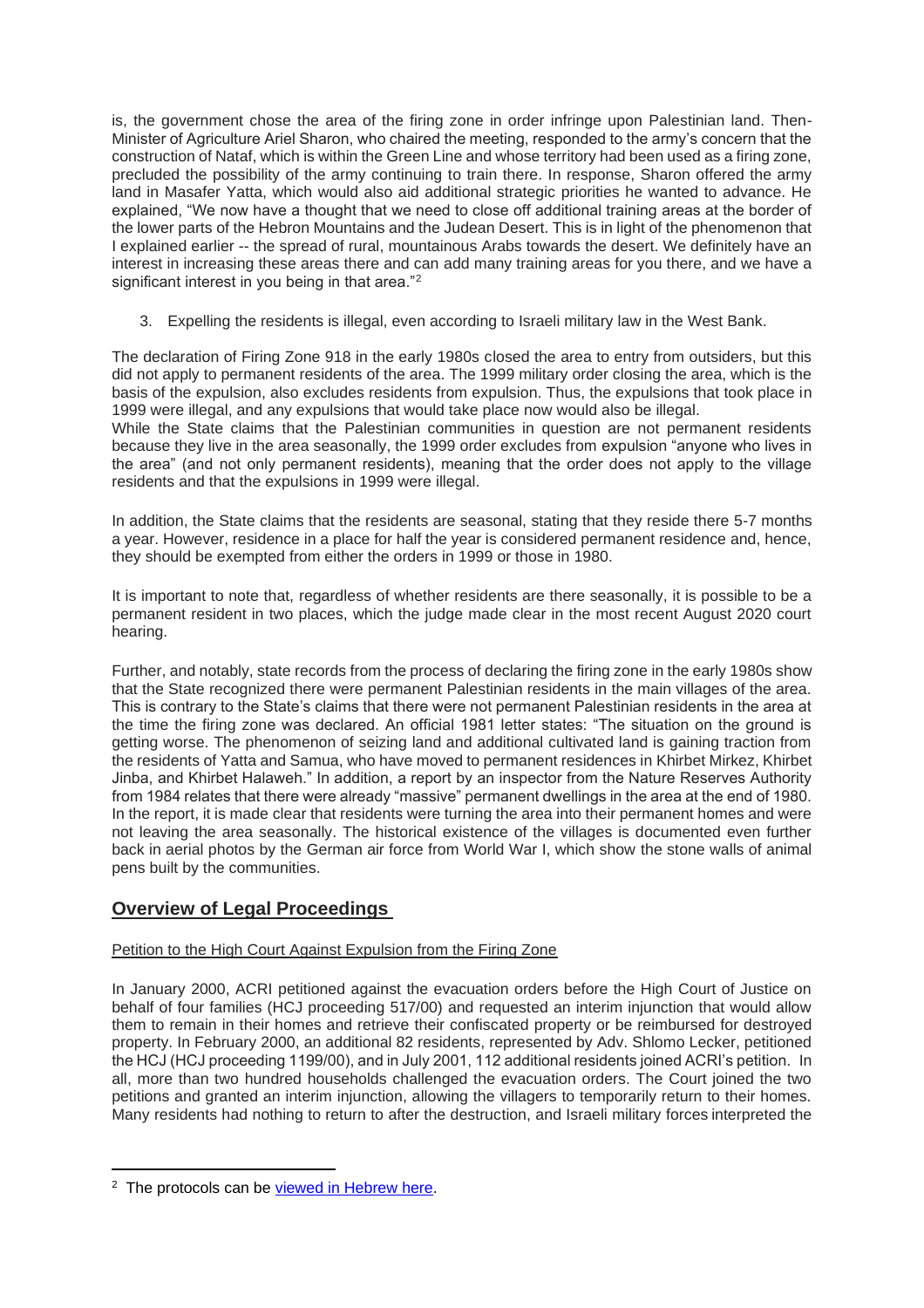interim injunction as narrowly as possible, allowing reentry only to the named petitioners and denying access to their relatives.

In December 2002, the parties entered into mediation in order to determine the status of the area's residents and arrive at an agreement. Within the framework of negotiations, the State offered to transfer the petitioners to an alternate area. The petitioners refused. In early 2005, after more than two years of mediation, the process ended without an agreement being reached.

## 2012: Renewed Legal Proceedings

Ater years in which the State requested postponements of the case, the State presented its opinion in July 2012. [The State Attorney submitted a response to the Court,](https://law.acri.org.il/en/wp-content/uploads/2012/05/Firing-Zone-918-Govt-Response-19July2012-ENG.pdf) which stated that military needs had changed and part of the Firing Zone would be sufficient. Therefore, the State Attorney called for the evacuation of eight or nine out of the twelve villages – that is, the expulsion of some 1,000 people from their homes. Despite preventing Palestinian residency in these villages, the Defense Ministry offered to allow residents of the villages slated for evacuation to access their land in the area to cultivate it and herd their sheep on days on which military training does not occur (Fridays, Saturdays, Jewish holidays, and during two 30 day periods over the course of each year). According to the position presented by the State Attorney, residents of the additional four villages would not be expelled, but they would remain unrecognized villages in Area C and so face constant demolitions without infrastructure. It is also important to note that those villages that were not slated to be evacuated are in the same area as three unauthorized settler outposts, and so it seems that the army's decision to exclude this land from the firing zone is connected to its desire to not have to evacuate settler outposts as well and pave a path to approving illegal Israeli outposts.

In August 2012, following the State's announcement, the Court dismissed the petitions without prejudice. The judges stressed that all of the parties' claims are preserved and that the petitioners would be permitted to file new petitions against the Defense Minister's position. The interim orders that allow the residents to continue living in their homes and working their land remained in place until November 2012 and were extended by request of the petitioners until mid-January 2013.

## 2013: New Petition to Protect Nine Villages from Expulsion

ACRI and Attorney Shlomo Lecker filed new petitions on January 16, 2013, on behalf of 108 village residents facing evacuation. The Court granted a temporary interim order the same day, preventing the State from forcibly transferring the petitioners and their families, pending any other decision. The High Court of Justice held a hearing on the new petition on September 2, 2013. During the hearing, Supreme Court President Asher Grunis, together with Judges Hanan Melcer and Daphne Barak-Erez [recommended that both parties begin a mediation process.](https://law.acri.org.il/en/2013/09/03/918-mediation/) The judges suggested that retired Supreme Court Judge Yitzhak Zamir be appointed as an external mediator. The petitioners informed the court that it was prepared to consent to the suggestion. The State requested some time to consult on the matter and a few weeks later also consented to mediation. On October 27, the judges issued their decision naming Yitzhak Zamir as the court-appointed mediator. The judges allocated a period of 4 months for the mediation process along with the possibility of an extension.

The mediation proceedings conducted before Judge Yitzhak Zamir lasted two years and four months. On February 1, 2016, the parties notified the Court that they had been unable to reach an agreement and that the mediation process had therefore come to an end. Following the announcement, the Court determined that the appeal hearing would be held soon and that the interim order issued prior to the mediation was still effective.

On February 2, 2016 – the day after the mediation ended – Israeli military forces destroyed 15 residential buildings in Jinba and 9 buildings in Al- Halaweh. 78 people, including 60 children, lived in the buildings that were destroyed. Following the demolitions, two urgent petitions were filed in the High Court with the intention of preventing further demolitions. Temporary injunctions were awarded in both petitions to prevent the use of additional demolition orders until a further decision was made.

#### 2016: Renewed Legal Proceedings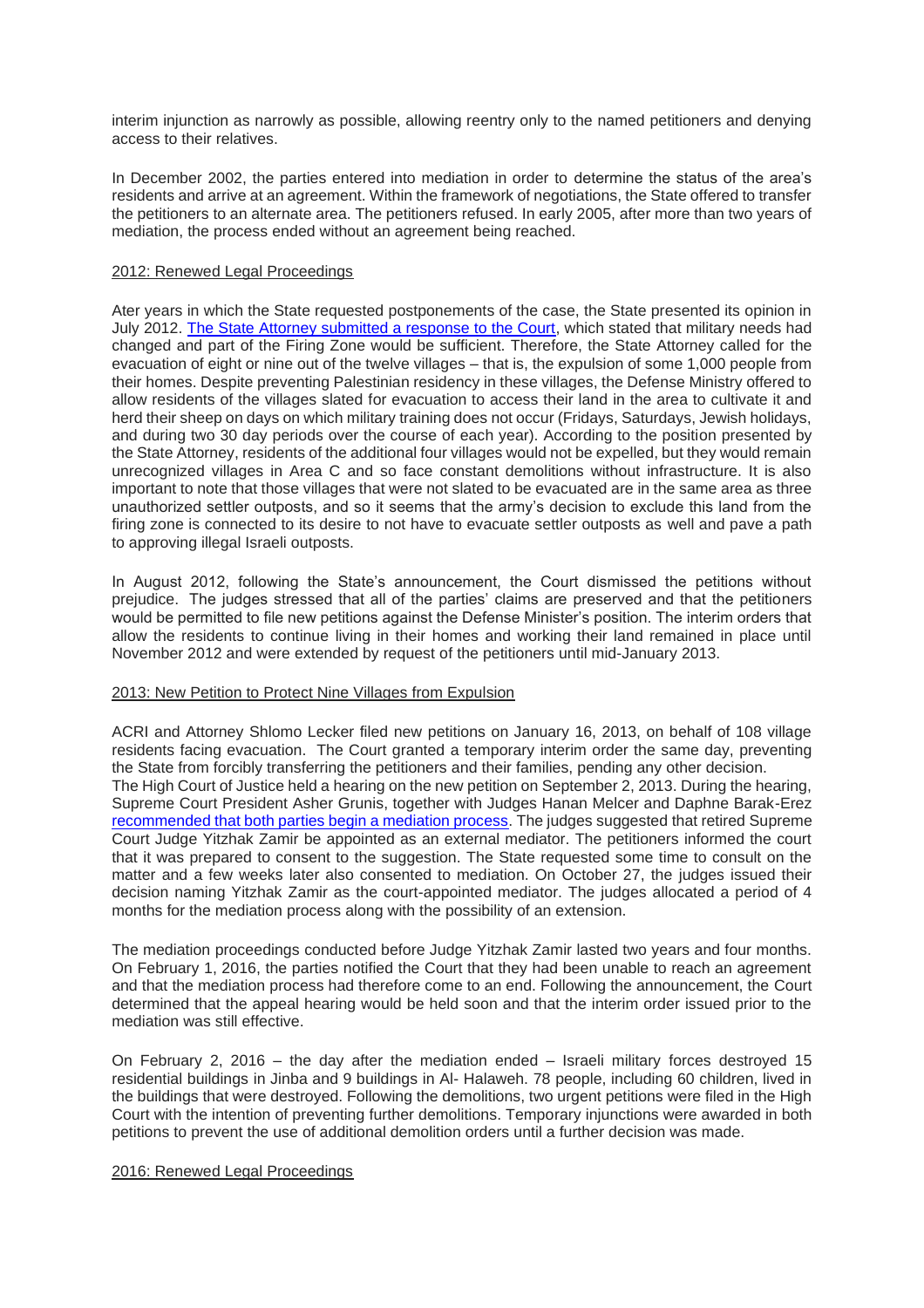At a hearing on 23 March 2016 before Judges Meltzer and Barak-Erez, the State presented a proposed outline for a new training area and the court ordered the petitioners to respond.

On 10 May 2016, the petitioners filed their response, claiming that the proposal presented by the State at the hearing was even worse than the proposals submitted during the mediation, which were not accepted by the petitioners. This proposal would mean that the Palestinian people living in the area would have to be evacuated for long periods, including during the agriculture season, to allow the IDF to train.

According to the petitioners, the State's offer proved once again that the State ignored the fact that there are people who live in the area and who make a living from the land. The petitioners also claimed that the State had not been able to explain why it needs this precise area of the firing zone and has refused to consider alternatives. This unwillingness to consider alternatives raises the concern that there are other reasons underlying the announcement of the firing zone, aside from military necessity – and that in fact the aim is to push Palestinians out of the area. The petitioners returned and asked the court to issue an *order nisi*, requesting that the State explain why they insist on expelling the residents from their homes and lands.

On 11 January 2017, following another hearing, the High Court at last issued an *order nisi*, requiring the State to provide alternative propositions within 45 days. The judges stressed they were interested in reaching a compromise that would be acceptable to both sides and asked that the army submit a new plan detailing its minimum needs for military training in the area. ACRI's Chief Legal Counsel, Att. Dan Yakir, told the court that the petitioners were not willing to be evacuated from their homes and stated that the establishment of the firing zone in a populated area of the Occupied Territories was done in violation of international law.

#### March 2018: Most Recent State Position

In March 2018, the State submitted to the Court a suggestion to embark on a pilot program for half a year (in 2018), whereby residents of 4 to 6.5 villages in the Firing Zone would be evacuated for 15 weeks in a six month period for the army to train in that area. The State claimed this was the minimum amount of time needed for military training and did not abandon its previous position supporting full expulsion.

## August 2020: The Likely Final Hearing in the Case

The hearing in August 2020 largely focused on the major legal questions of the case, specifically the legality of declaring a firing zone in occupied territory and the question of who is considered a permanent resident of the area (because permanent residents are excluded from the expulsion order). The State claimed that there were no permanent residents in the area before 1980. The State further argued that it is impossible for a person to have two permanent residences at the same time and that all residents of the firing zone also have a home in Yatta, which is their main residence. The judge did not accept this argument and responded by explaining that there are many people who have two permanent residences, as well as the importance of taking international law into account on this matter.

The State claimed that because there were no schools and mosques in the area, it cannot be that the area was the residents' permanent residence.

In response, the petitioners argued that the language of the 1999 expulsion order, which excludes "those living in the area" (rather than "permanent residents") is intentionally meant to expand the category of those who must not be expelled to also include those who may not meet the legal definition of "permanent resident." The petitioners further offered proof of the state's own documents that demonstrate that there were permanent residents in at least three of the villages before the declaration of the firing zone, as well as [evidence](https://01368b10-57e4-4138-acc3-01373134d221.usrfiles.com/ugd/01368b_f7db6dce4f2540f8bce4b085998e13ea.pdf) that the Israeli government intentionally declared a firing zone in the area in order to gain control of the land rather than for its need for military training.<sup>3</sup>

<sup>&</sup>lt;sup>3</sup> For more on this evidence, see [this article](https://www.haaretz.com/israel-news/.premium-40-year-old-document-reveals-ariel-sharon-s-plan-to-expel-1-000-palestinians-1.9057519) in Haaretz.